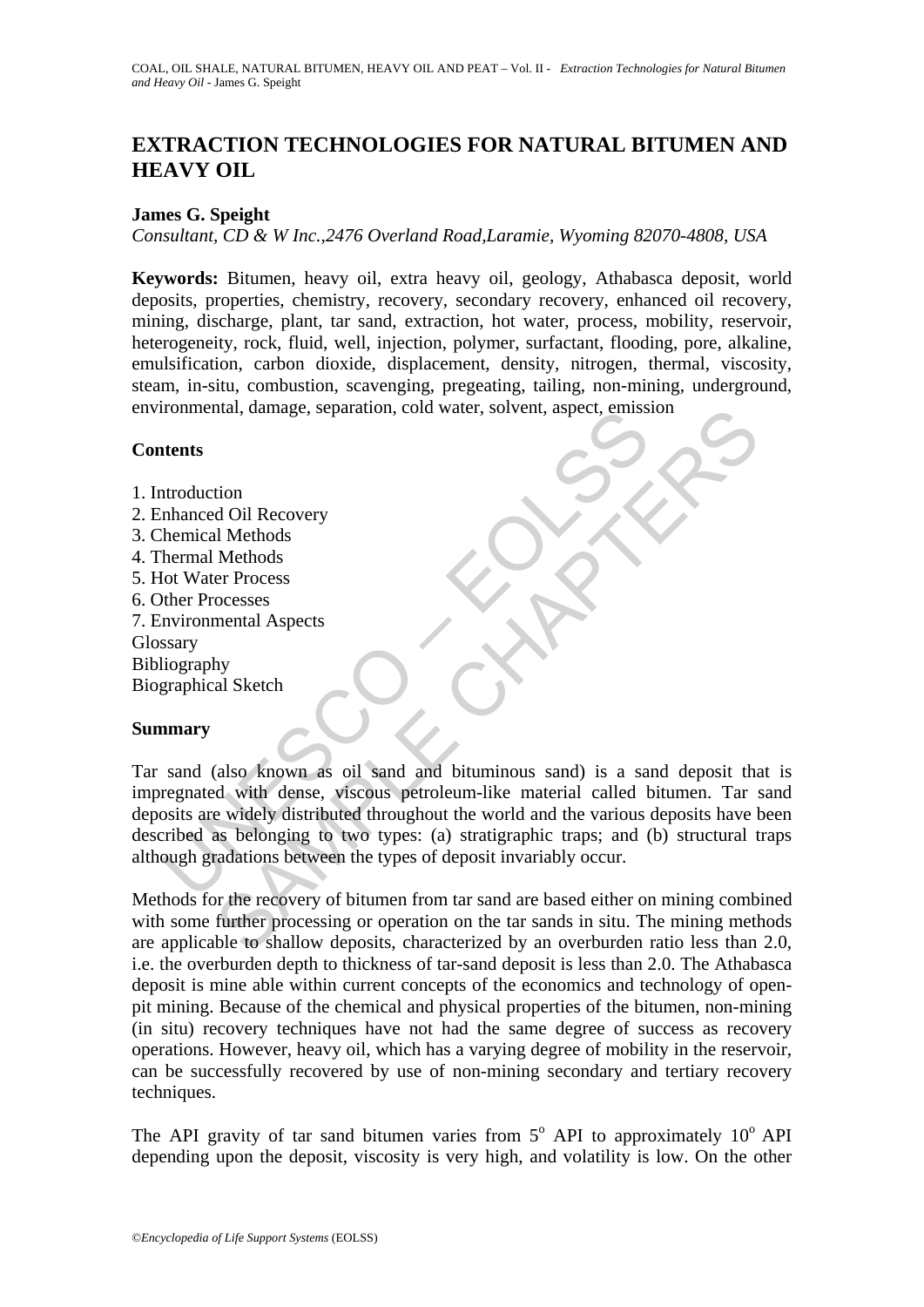hand, the API gravity of heavy oil is on the order of  $10$  to  $20^\circ$ . The viscosity of heavy oil is high relative to conventional crude oil but is substantially lower than the viscosity of bitumen. Similarly, a higher proportion of heavy oil is volatile relative to bitumen but the constituents of both heavy oil and bitumen exhibit lower volatility than conventional crude oil.

The lack of mobility of bitumen requires a mining step followed by the hot water process that is, to date, the only successful commercial process to be applied to bitumen recovery from mined tar sand. Many process options have been tested with varying degrees of success and one of these options may even supersede the hot water process at some future date.

Heavy oil, because of this greater mobility under reservoir conditions can be recovered by a variety of enhanced oil recovery techniques.

# **1. Introduction**

Conventional crude oil is produced from the oil-bearing formations by drilling wells into the formation. The oil is driven from the formation up through the wells (production wells) by energy stored in the formation, such as the pressure of dissolved natural gas. If this natural energy of the formation is expended or, as in the case of tar sand deposits, if it was never present, then energy must be injected into the formation in order to stimulate production.

### **2. Enhanced Oil Recovery**

variety of enhanced oil recovery techniques.<br> **Atroduction**<br>
ventional crude oil is produced from the oil-bearing formation-<br>
the formation. The oil is driven from the lormation up iduction wells) by energy stored in the f or of enhanced oil recovery techniques.<br>
and crude oil is produced from the oil-bearing formations by drilling w<br>
and crude oil is produced from the formation, such as the pressure of disso<br>
1. If this natural energy store In reservoirs that contain heavy oil, it is desirable to initiate enhanced oil recovery (EOR) operations as early as possible. This may mean considerably abbreviating conventional secondary recovery operations or bypassing them altogether. Thermal floods using steam and controlled in situ combustion methods are also used. Thermal methods of recovery reduce the viscosity of the crude oil by heat so that it flows more easily into the production well. Thus advanced techniques are usually variations of secondary methods with a goal of improving the sweeping action of the invading fluid.

Enhanced oil recovery is defined as the incremental ultimate oil that can be economically recovered from a petroleum reservoir over oil that can be economically recovered by conventional primary and secondary methods. The intent of enhanced oil recovery is to increase the effectiveness of oil removal from pores of the rock (displacement efficiency,) and to increase the volume of rock contacted by injected fluids (sweep efficiency).

To understand the phenomenon of enhanced oil recovery, it is helpful to understand the condition in the reservoir after other recovery operations have been exhausted. The oil remaining after conventional recovery operations is retained in the pore space of reservoir rock at a lower concentration than originally existed. In portions of the reservoir that have been contacted or swept by the injection fluid, the residual oil remains as droplets (or ganglia) trapped in either individual pores or clusters of pores. It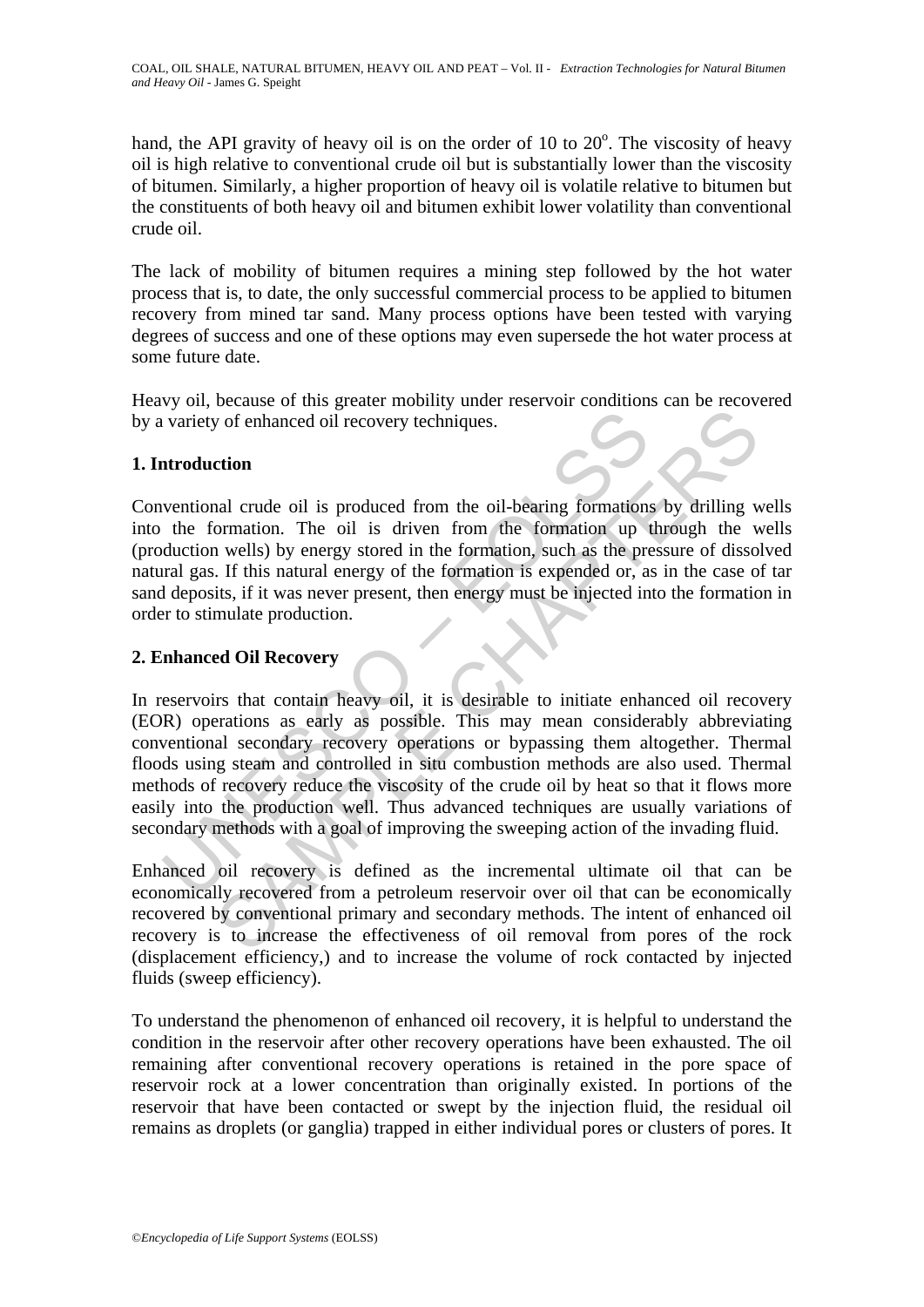may also remain as films partly coating the pore walls. Entrapment of this residual oil is predominantly due to capillary and surface forces and to pore geometry.

In the pores of those volumes of reservoir rock that were not well swept by displacing fluids, the oil continues to exist at higher concentrations and may exist as a continuous phase. This macroscopic bypassing of the oil occurs because of reservoir heterogeneity, the placement of wells, and the effects of viscous, gravity, and capillary forces, which act simultaneously in the reservoir. The resultant effect depends upon conditions at individual locations.

The higher the mobility of the displacing fluid relative to that of the oil (the higher the mobility ratio), the greater the propensity for the displacing fluid to bypass oil. Because of fluid density differences, gravity forces cause vertical segregation of the fluids in the reservoir so that water tends to under-run, and gas to over-ride, the oil-containing rock. These mechanisms can be controlled or utilized only to a limited extent in primary and secondary recovery operations.

rvoir so that water tends to under-run, and gas to over-ride, the c<br>se mechanisms can be controlled or utilized only to a limited ext<br>of matrices emechanisms can be controlled or utilized only to a limited ext<br>ordary recov To that water tends to under-run, and gas to over-ride, the oil-containing radius and the value of the controlled or utilized only to a limited extent in primary recovery operations.<br>
Soil recovery processes use thermal, c Enhanced oil recovery processes use thermal, chemical, or fluid phase behavior effects to reduce or eliminate the capillary forces that trap oil within pores, to thin the oil or otherwise improve its mobility or to alter the mobility of the displacing fluids. In some cases, the effects of gravity forces, which ordinarily cause vertical segregation of fluids of different densities, can be minimized or even used to advantage. The various processes differ considerably in complexity, the physical mechanisms responsible for oil recovery, and the amount of experience that has been derived from field application. The degree to which the enhanced oil recovery methods are applicable in the future will depend on development of improved process technology. It will also depend on improved understanding of fluid chemistry, phase behavior, and physical properties; and on the accuracy of geology and reservoir engineering in characterizing the physical nature of individual reservoirs.

# **3. Chemical Methods**

Chemical methods include polymer flooding, surfactant (micellar or polymer and micro emulsion) flooding, and alkaline flood processes. Polymer flooding (Polymer augmented water flooding) is water flooding in which organic polymers are injected with the water to improve areas and vertical sweep efficiency. The process is conceptually simple and inexpensive, and its commercial use is increasing despite relatively small potential incremental oil production. Surfactant flooding is complex and requires detailed laboratory testing to support field project design.

The terms micro emulsion and micellar solutions are used to describe concentrated, surfactant-stabilized dispersions of water and hydrocarbons that are used to enhance oil recovery. At concentrations above a certain critical value, the surfactant molecules in solution form aggregates called micelles. These micelles are homogeneous, transparent or translucent, and stable to phase separation and are capable of solubilizing fluids in their cores and are called swollen micelles. The term soluble oil is often used to describe an oil external system having little or no dispersed water.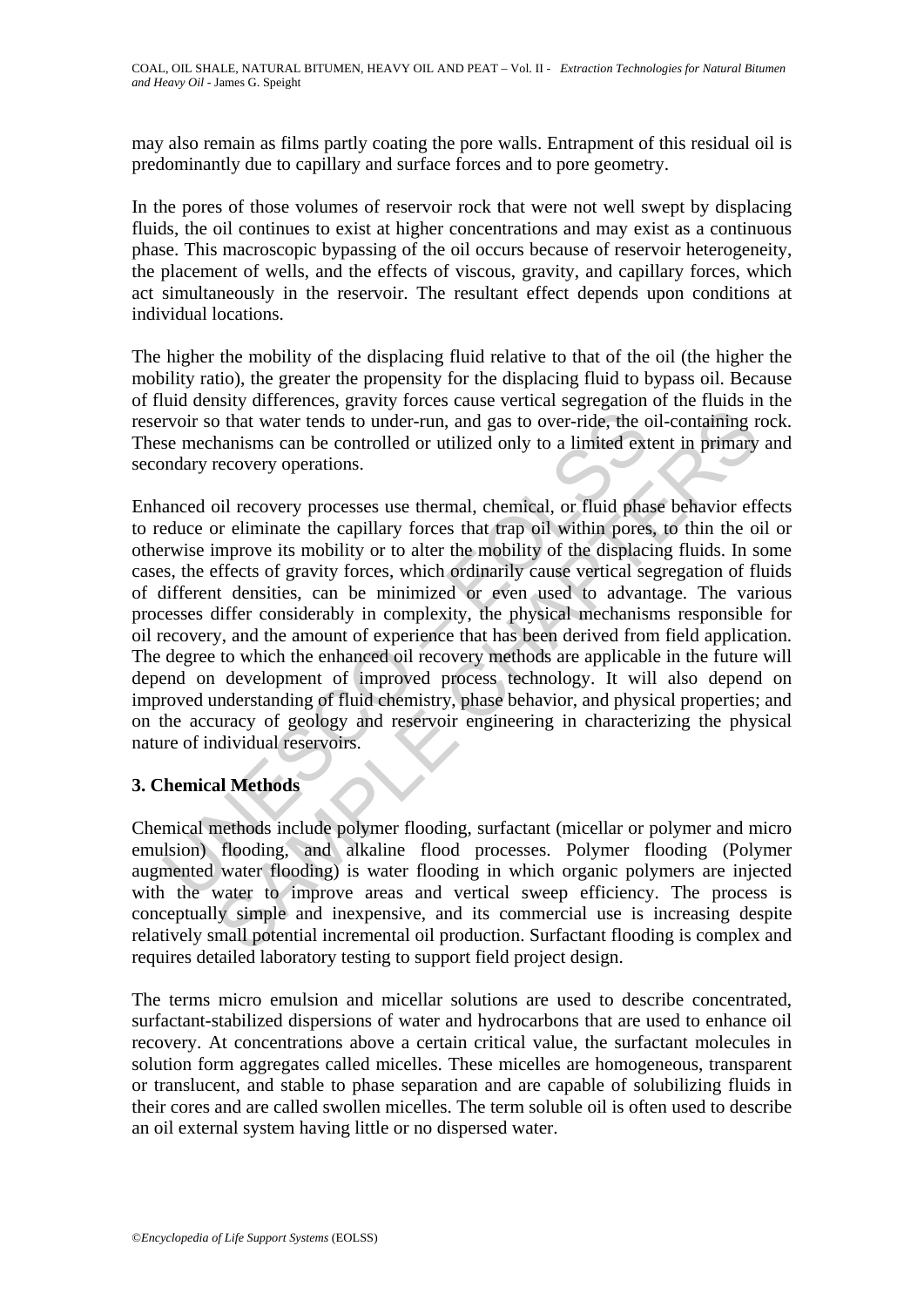Although used to describe the process, neither micro emulsion or micellar solution accurately describes all compositions that are used in emulsion flooding. In fact, many systems used do not have an identifiable external or continuous phase and these terms do not always apply.

Micro emulsion flooding (micellar/emulsion flooding) refers to a fluid injection process in which a stable solution of oil, water, and one or more surfactants along with electrolytes of salts is injected into the formation and is displaced by a mobility buffer solution. The mobility buffer is in turn displaced by injecting water. Depending on the reservoir environment, a pre-flood may or may not be used. The micro emulsion is the key to the process. Oil and water are displaced ahead of the micro emulsion slug, and a stabilized oil and water bank develops. The displacement mechanism is the same under secondary and tertiary recovery conditions. In the secondary case, water is the primary produced fluid until the oil bank reaches the well.

duced fluid until the oil bank reaches the well.<br>nicro emulsion flooding, two approaches have developed to enharm<br>first process, a relatively low-concentration surfactant micro em<br>ne por volumes of 15% to 60% to reduce the Initial displacement forms and increases the process. The molecular since the same product show divid until the oil bank reaches the well.<br>
mulsion flooding, two approaches have developed to enhance oil recoverncess, a re In micro emulsion flooding, two approaches have developed to enhance oil recovery. In the first process, a relatively low-concentration surfactant micro emulsion is injected at large pore volumes of 15% to 60% to reduce the interfacial tension between the water and oil, thereby increasing oil recovery. In the second process, a relatively small pore volume, from 3 to 20% of a high-concentration surfactant micro emulsion, is injected. With the high concentration of surfactant in the micro emulsion, the micelles solubilize the oil and water in the displacing micro emulsion. Consequently, the highconcentration system may initially displace the oil in a miscible-like manner. However, as the high-concentration slug moves through the reservoir it is diluted by the formation fluids and the process ultimately or gradually reverts to a low-concentration flood. However, this initial displacement forms an oil bank, which is very important in establishing displacement efficiency. Low-concentration systems typically contain 2% by weight to 4% by weight surfactant, whereas high-concentration systems contain 8% by weight to 12% by weight of the surfactant.

Mobility control is important to the success of the process. The mobility of the micro emulsion can be matched to that of the stabilized water-oil bank by controlling the micro emulsion viscosity. The mobility buffer following the micro emulsion slug prevents rapid slug deterioration from the rear and thus minimizes the slug size required for efficient oil displacement. Water external emulsions and aqueous solutions of highmolecular-weight polymers have been used as mobility buffers.

Micro emulsion flooding can be applied over a wide range of reservoir conditions. Generally, wherever a water flood has been successful, micro emulsion flooding may also be applicable. In some cases in which water flooding was a failure because of poor mobility relationships, micro emulsion flooding might be technically successful because of the required mobility control. Of course, if water flooding was a failure because of certain reservoir conditions, such as fracturing or very high permeability streaks, micro emulsion flooding will most likely also fail.

In micro emulsion flooding, the slug must be designed for specific reservoir conditions of temperature, resident water salinity, and crude oil type. If the temperature is very high, a fluid-handling problem may result in the field because of the increased vapor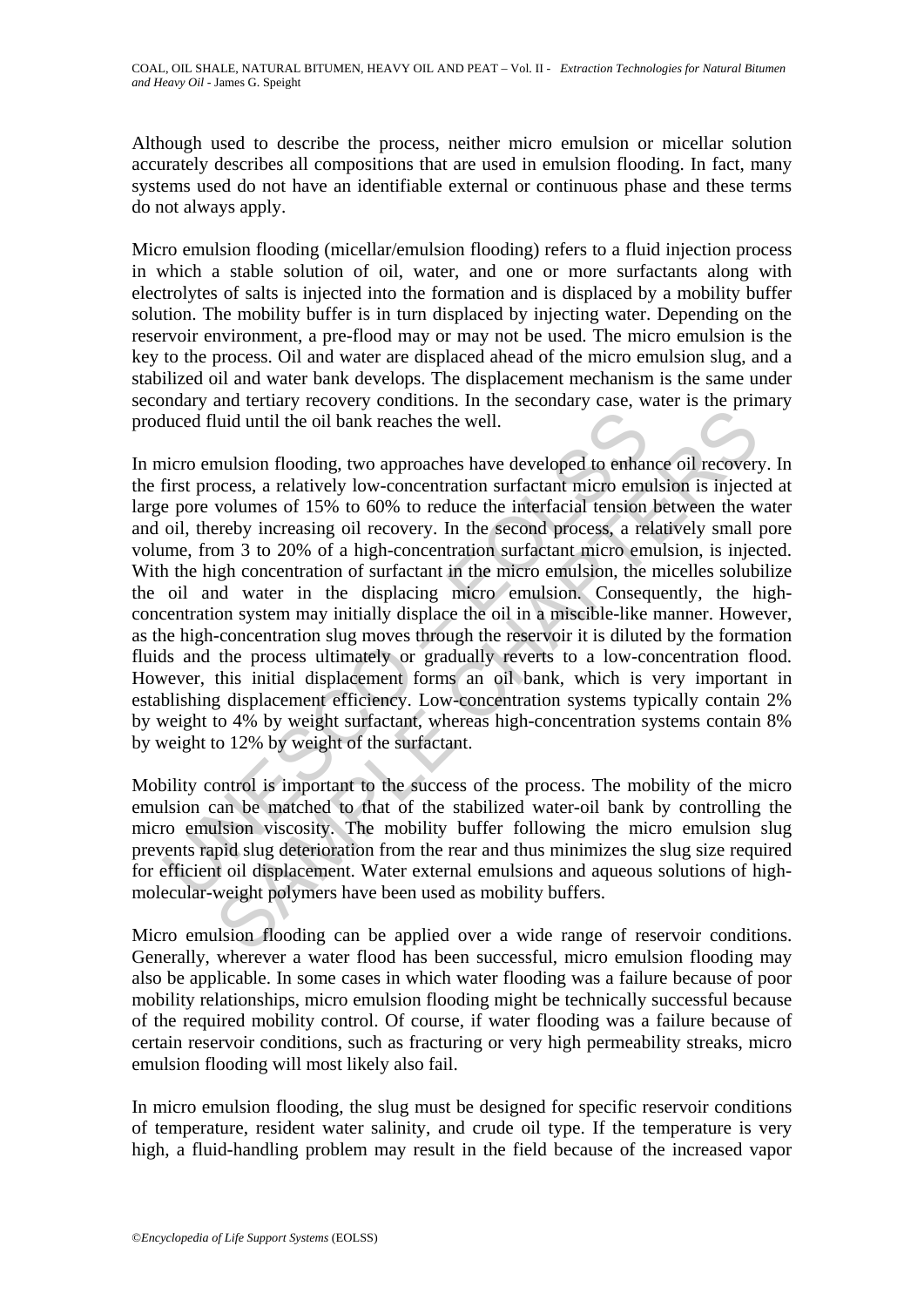pressure of the hydrocarbon in micro emulsion. There is a range of oil field characteristics to which micro emulsion flooding can be applied.

In analyzing the applicability of micro emulsion-polymer flooding to a given reservoir, the need for a thorough understanding of the reservoir and fluid characteristics cannot be overemphasized. As mentioned, such characteristics as the nature of the oil and water content, relative permeability, mobility ratios, formation fractures, and variations in permeability, porosity, formation continuity, and rock mineralogy can have a dramatic effect on the success or failure of the process.

Conventional water flooding can often be improved by the addition of polymers (polymer flooding) to injection water to improve the mobility ratio between the injected and in-place fluids. The polymer solution affects the relative flow rates of oil and water and sweeps a larger fraction of the reservoir than water alone, thus contacting more of the oil and moving it to production wells. Polymers currently in use are produced both synthetically (polyacrylamides) and biologically (polysaccharides). The polymers may also be cross-linked in situ to form highly viscous fluids that will divert the subsequently injected water into different reservoir strata.

sweeps a larger fraction of the reservoir than water alone, thus oil and moving it to production wells. Polymers currently in use hetically (polysacrylamides) and biologically (polysaccharides). The cross-linked in situ to is a larger fraction of the reservoir than water alone, thus contacting morologically (polypares currently in use are produced ly (polypares) and biologically (polysaccharides). The polymers moving it to production wells. Polymer flooding has its greatest utility in heterogeneous reservoirs and those that contain moderately viscous oils. Oil reservoirs with adverse water flood mobility ratios have a potential for increased oil recovery through better areas sweep efficiency. Heterogeneous reservoirs may respond favorably as a result of improved vertical sweep efficiency. Because the microscopic displacement efficiency is not affected, the increase in recovery over water flood will likely be modest and limited to the extent that sweep efficiency is improved, but the incremental cost is also moderate. Currently, polymer flooding is being used in a significant number of commercial field projects. The process may be used to recover oils of higher viscosity than those for which a surfactant flood might be considered.

Polymer solutions must be stable for a prolonged period at reservoir conditions. Mechanical, chemical, thermal, and microbial effects can degrade polymers. However, degradation can be minimized or even prevented totally by using specific equipment or techniques.

Stability problems may occur as a result of oxygen contamination of the polymer solutions. Such contamination can lower the screen factor of polyacrylamide solutions by as much as 30%. In field operations, the loss of mobility reduction due to oxygen may be more serious since control of the reservoir fluid composition can be difficult. Sodium hydrosulfite in low concentrations is an effective oxygen collector for polyacrylamide solutions. However, sodium hydrosulfite tends to catalyze polymer deterioration when free oxygen and decomposed polymers are present. Therefore, the proper use of sodium hydrosulfite is imperative to avoid severe polymer degradation. In addition, caution is necessary to prevent oxygen from re-entering the system once sodium hydrosulfite has been added to the makeup water.

Surfactant flooding is a multiple-slug process involving the addition of surface-active chemicals to water. These chemicals reduce the capillary forces that trap the oil in the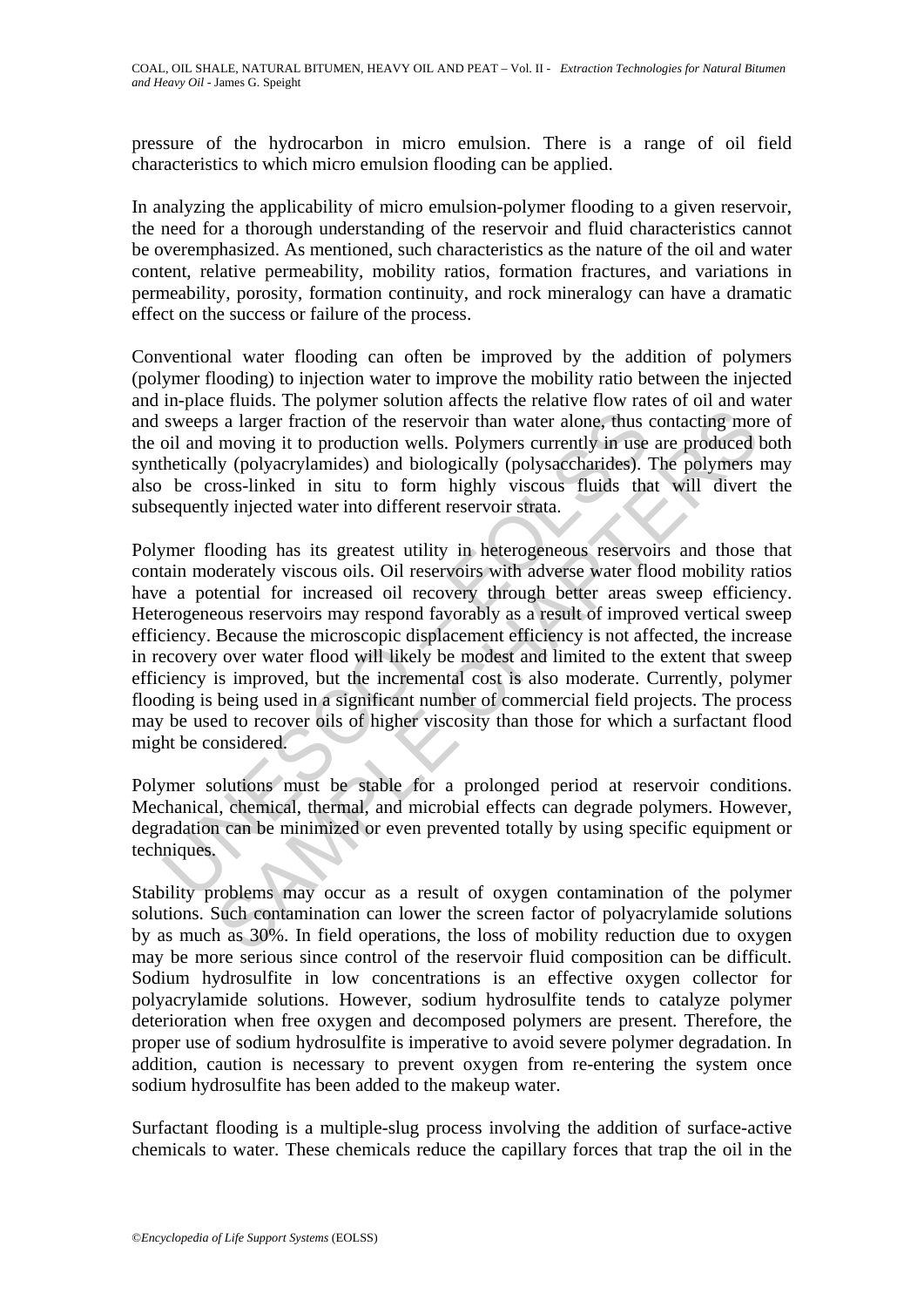pores of the rock. The surfactant slug displaces the majority of the oil from the reservoir volume contacted, forming a flowing oil-water bank that is propagated ahead of the surfactant slug. The principal factors that influence the surfactant slug design are interfacial properties, slug mobility in relation to the mobility of the oil-water bank, the persistence of acceptable slug properties and slug integrity in the reservoir, and cost.

A slug of water containing polymer in solution follows the surfactant slug. The polymer solution is injected to preserve the integrity of the more costly surfactant slug and to improve the sweep efficiency. Both these goals are achieved by adjusting the polymer solution viscosity in relation to the viscosity of the surfactant slug to obtain a favorable mobility ratio. The polymer solution is then followed by injection of drive water, which continues until the project is completed.

Each reservoir has unique fluid and rock properties, and specific chemical systems must be designed for each individual application. The chemicals used, their concentrations in the slugs, and the slug sizes depend upon the specific properties of the fluids and the rocks involved and upon economic considerations.

In eservoir has unique fluid and rock properties, and specific cheresigned for each individual application. The chemicals used, their slugs, and the slug sizes depend upon the specific properties of s involved and upon eco voir has unique fluid and rock properties, and specific chemical systems of for each individual application. The chemicals used, their concentration and the slug sizes depend upon the specific properties of the fluids and Alkaline flooding adds inorganic alkaline chemicals, such as sodium hydroxide, sodium carbonate, or sodium orthosilicates, to the water to enhance oil recovery by one or more of the following mechanisms: interfacial tension reduction, spontaneous emulsification, or wet ability alteration. These mechanisms rely on the in situ formation of surfactants during the neutralization of petroleum acids in the crude oil by the alkaline chemicals in the displacing fluids.

Although emulsification in alkaline flooding processes decreases injection fluid mobility to a certain degree, emulsification alone may not provide adequate sweep efficiency. Sometimes polymer is included as an ancillary mobility control chemical in an alkaline water flood to augment any mobility ratio improvements due to alkalinegenerated emulsions.

Other variations on this theme include the use of steam and the means of reducing interfacial tension by the use of various solvents. The solvent approach has had some success when applied to bitumen recovery from mined tar sand, but when applied to non-mined material phenomenal losses of solvent and bitumen are always a major obstacle. This approach should not be rejected out solvent hand since a novel concept may arise that guarantees minimal (acceptable) losses of bitumen and solvent.

Miscible fluid displacement (miscible displacement) is an oil displacement process in which an alcohol, a refined hydrocarbon, a condensed petroleum gas, carbon-dioxide, liquefied natural gas, or even exhaust gas is injected into an oil reservoir, at pressure levels such that the injected gas or alcohol and reservoir oil are miscible; the process may include the concurrent, alternating, or subsequent injection of water.

The procedures for miscible displacement are the same in each case and involve the injection of a slug of solvent that is miscible with the reservoir oil followed by injection of either a liquid or a gas to sweep up any remaining solvent. It must be recognized that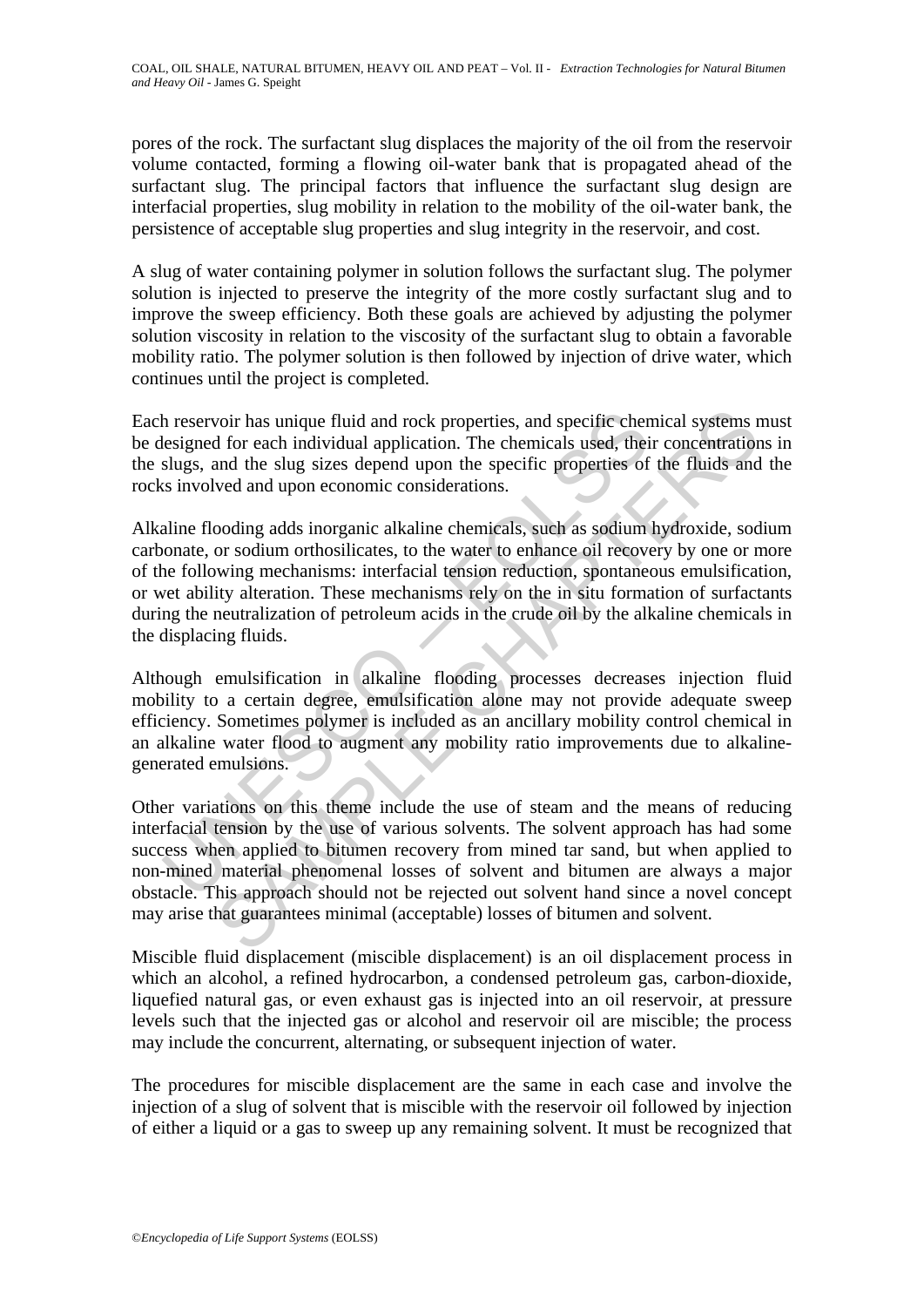the miscible slug of solvent becomes enriched with oil as it passes through the reservoir and its composition changes, thereby reducing the effective scavenging action.

Microscopic observations of the leading edge of the miscible phase have shown that the displacement takes place at the boundary between the oil and the displacing phase. The small amount of oil that is bypassed is entrained and dissolved in the rest of the slug of miscible fluids; mixing and diffusion occur to permit complete recovery of the remaining oil. If a second miscible fluid is used to displace the first, another zone of displacement and mixing follows. The distance between the leading edge of the miscible slug and the bulk of pure solvent increases with the distance traveled, as mixing and reservoir heterogeneity cause the solvent to be dispersed.

Other parameters affecting the miscible displacement process are reservoir length, injection rate, porosity and permeability of reservoir matrix, size and mobility ratio of miscible phases, gravitational effects, and chemical reactions. Miscible floods using carbon dioxide, nitrogen, or hydrocarbons as miscible solvents have their greatest potential for enhanced recovery of low-viscosity oils. Commercial hydrocarbonmiscible floods have been operated since the 1950s, but carbon-dioxide-miscible flooding on a large scale is relatively recent and is expected to make the most significant contribution to miscible enhanced recovery in the future.

cion rate, porosity and permeability of reservoir matrix, size an<br>cible phases, gravitational effects, and chemical reactions. Mis<br>oon dioxide, nitrogen, or hydrocarbons as miscible solvents h<br>mital for enhanced recovery o ite, porosity and permeability of reservoir matrix, size and mobility rations. Affective, nitrogen, or hydrocarbons as missible solvents baxied, integen, or hydrocarbons as missible Solvents have their great or chydrocarbo Carbon dioxide is capable of displacing many crude oils, thus permitting recovery of most of the oil from the reservoir rock that is contacted (carbon-dioxide-miscible flooding). The carbon dioxide is not initially miscible with the oil. However, as the carbon dioxide contacts the in situ crude oil, it extracts some of the hydrocarbon constituents of the crude oil into the carbon dioxide and carbon dioxide is also dissolved in the oil. Miscibility is achieved at the displacement front when no interfaces exist between the hydrocarbon-enriched carbon-dioxide mixture and the carbon-dioxideenriched oil. Thus, by a dynamic (multiple-contact) process involving inter-phase mass transfer, miscible displacement overcomes the capillary forces that otherwise trap oil in pores of the rock.

The reservoir operating pressure must be kept at a level high enough to develop and maintain a mixture of carbon dioxide and extracted hydrocarbons that, at reservoir temperature, will be miscible with the crude oil. Impurities in the carbon-dioxide stream, such as nitrogen or methane, increase the pressure required for miscibility. Mixing due to reservoir heterogeneity and diffusion tends to locally alter and destroy the miscible composition, which must then be regenerated by additional extraction of hydrocarbons. In field applications both miscible and near-miscible displacements may actually proceed simultaneously in different parts of the reservoir.

The volume of carbon dioxide injected is specifically chosen for each application and usually ranges from 20% to 40% of the reservoir pore volume. In the later stages of the injection program, carbon dioxide may be driven through the reservoir by water or a lower cost inert gas. To achieve higher sweep efficiency, water and carbon dioxide are often injected in alternate cycles.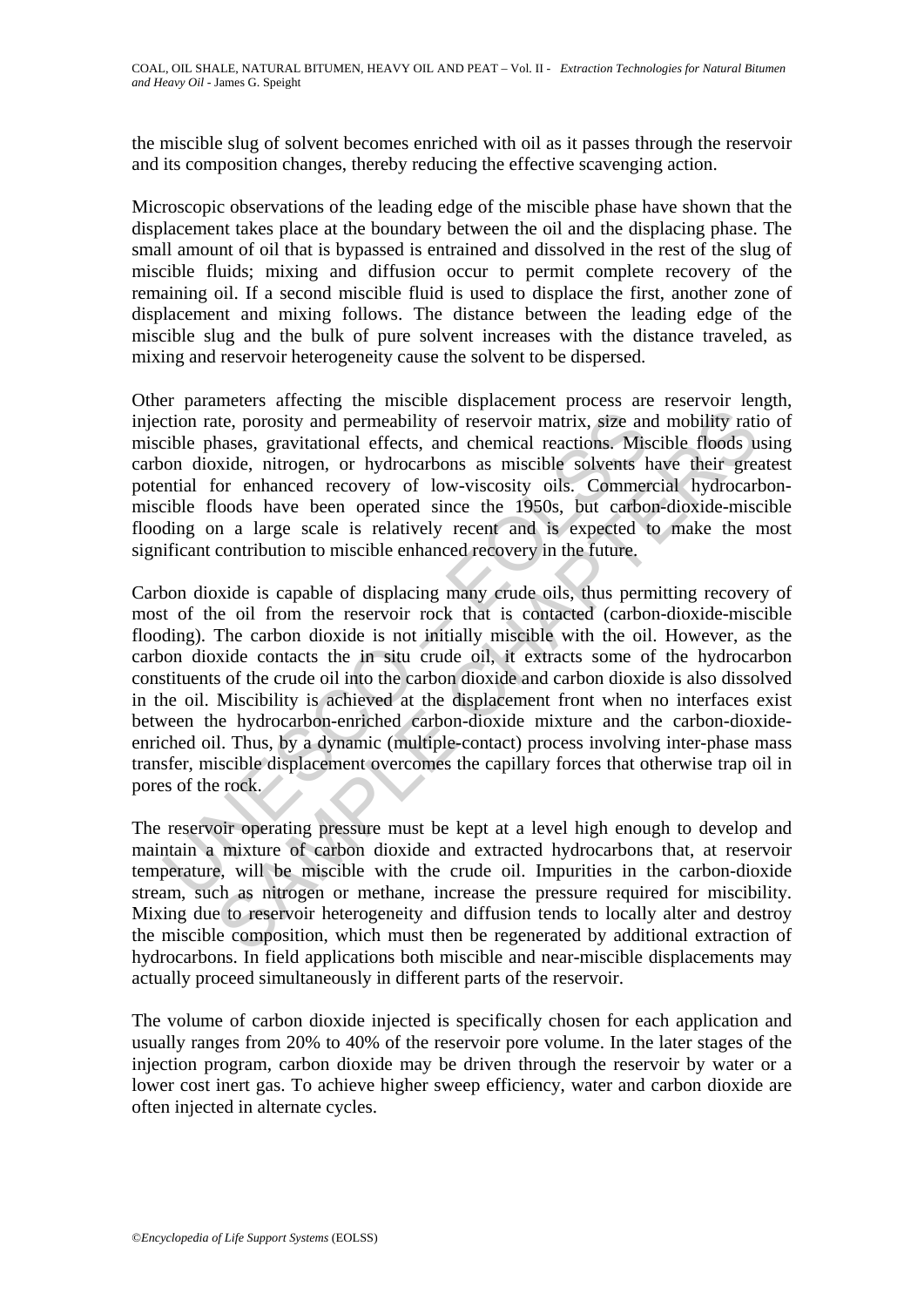In some applications, particularly in carbonate (limestone, dolomite, and chert) reservoirs where it is likely to be used most frequently, carbon dioxide may prematurely break through to producing wells. When this occurs, remedial action using mechanical controls in injection and production wells may be taken to reduce carbon-dioxide production. However, substantial carbon-dioxide production is considered normal. Generally this produced carbon dioxide is re-injected, often after processing to recover valuable light hydrocarbons.

For some reservoirs, miscibility between the carbon dioxide and the oil cannot be achieved but carbon dioxide can still be used to recover additional oil. The carbon dioxide swells crude oils, thus increasing the volume of pore space occupied by the oil and reducing the quantity of oil trapped in the pores. It also reduces the oil viscosity. Both effects improve the mobility of the oil. Carbon-dioxide-immiscible flooding has been demonstrated in both pilot and commercial projects, but overall it is expected to make a relatively small contribution to enhanced oil recovery.

a demonstrated in both pilot and commercial projects, but overa<br>
ce a relatively small contribution to enhanced oil recovery.<br>
solution gas-oil ratio for carbonated crude oil should be meast<br>
and plotted as gas-oil ratio i Instrated in both pilot and commercial projects, but overall it is expected<br>tively small contribution to enhanced oil recovery.<br>
In gas-oil ratio for carbonated crude oil should be measured in the not<br>olted as gas-oil rati The solution gas-oil ratio for carbonated crude oil should be measured in the normal way and plotted as gas-oil ratio in volume per volume versus pressure. The greater the solubility of carbon dioxide in the oil, the larger is the increase in the solution gas-oil ratio. In fact, the increase in the gas-oil ratio usually parallels the increase in the oil formation volume factor due to swelling. It should be noted that the gas in any gas-oil ratio experiment is not carbon dioxide but contains hydrocarbons that have vaporized from the liquid phase. Consequently, whether the gas-oil ratio is measured in a pressurevolume-temperature cell or from a slim tube experiment, compositional analysis must be carried out to obtain the composition of the gas as well as that of the equilibrium liquid phase.

The density of crude oil saturated with carbon dioxide can be determined in the laboratory by the use of a hydrometer or a pycnometer. If actual measured values are not available, the correlation developed for crude oil containing dissolved natural gases can be used but give only approximate values at best. The density of pure carbon dioxide is a function of pressure and temperature. In an actual mathematical simulation of flow during carbon dioxide flooding, the density in the mixing zone must be specified as a function of pressure and mixing zone composition.

Hydrocarbon gases and condensates have been used for over 100 commercial and pilot miscible floods. Depending upon the composition of the injected stream and the reservoir crude oil, the mechanism for achieving miscibility with reservoir oil can be similar to that obtained with carbon-dioxide (dynamic or multiple-contact miscibility), or the miscible solvent and in situ oil may be miscible initially (first-contact miscibility). Except in special circumstances, these light hydrocarbons are generally too valuable to be used commercially.

Nitrogen and flue gases have also been used for commercial miscible floods. Minimum miscibility pressures for these gases are usually higher than for carbon dioxide, but in high-pressure, high-temperature reservoirs where miscibility can be achieved these gases may be a cost-effective alternative to carbon dioxide.